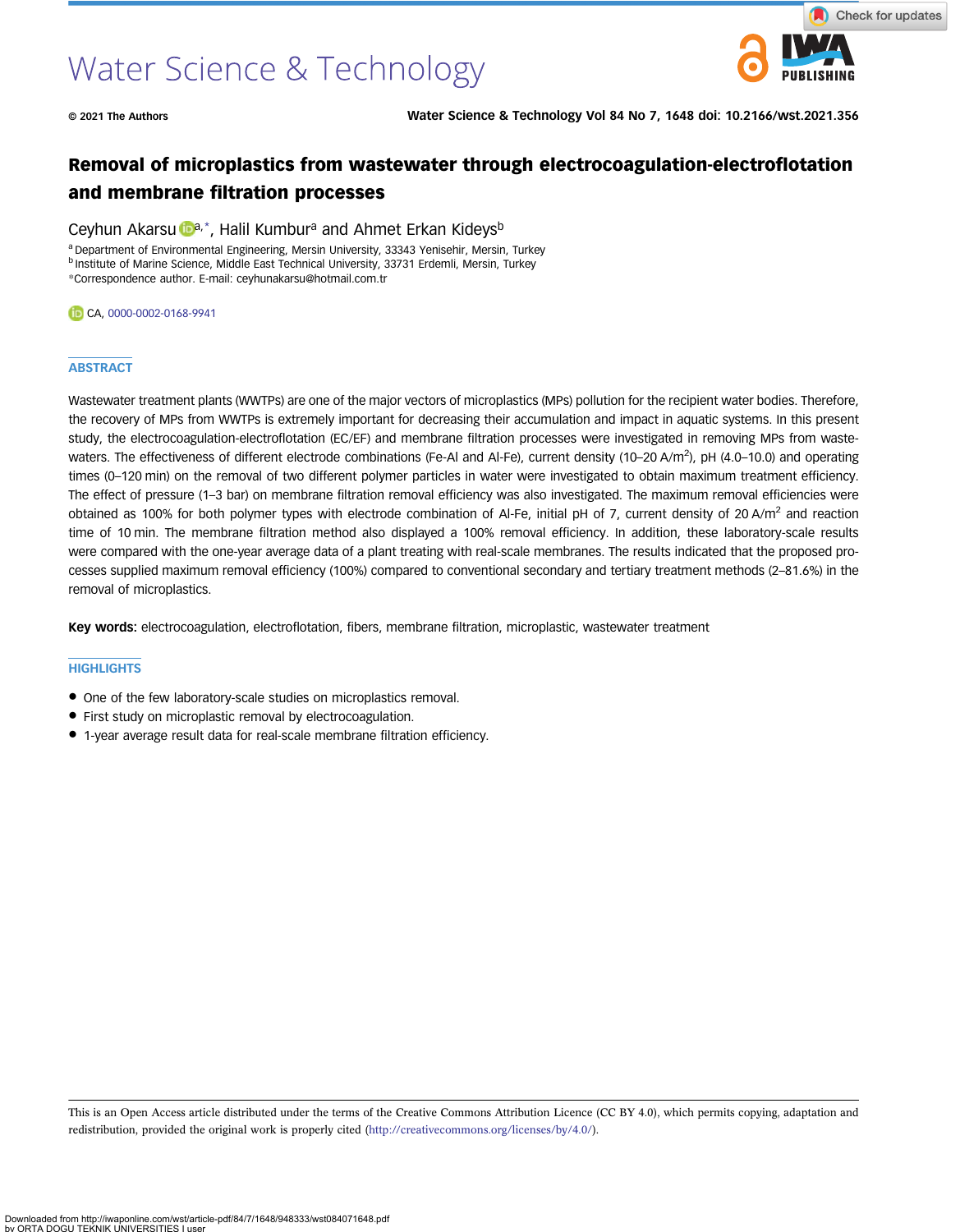

#### 1. INTRODUCTION

Annual global plastics production has reached over 359 million tons in 2018 ([Shen](#page-13-0) *et al.* 2019) and it is estimated that a con-servative value of 13 million tons of plastics per year is discharged into large water bodies ([Jambeck](#page-13-0) et al. 2015). It has been reported that 60–80% of these discharged plastics are microplastics that refer to particles with a size ranging from 0.1 μm to 5 mm [\(Taha](#page-14-0) et al. 2021).

Microplastics (MPs) can be classified as primary and secondary, depending on the source ([Rajala](#page-13-0) et al. 2020). They can also be in a variety of shapes and materials [\(Alimi](#page-12-0) et al. 2018). Research has shown that MP pollution has become an increasing threat, especially in the aquatic environment ([Zhou](#page-14-0) et al. 2020) and in landfills [\(Anand](#page-12-0) et al. 2021). MPs have been found in more than 600 species of organisms [\(Toussaint](#page-14-0) et al. 2019), in human food such table salt ([Peixoto](#page-13-0) et al. 2019), beer ([Kosuth](#page-13-0) et al. [2018\)](#page-13-0) and drinking water [\(Mason](#page-13-0) et al. 2018) on all continents including the Americas ([McEachern](#page-13-0) et al. 2019), Ant-arctica [\(Bessa](#page-12-0) et al. 2019), Europe [\(Sadri & Thompson 2014\)](#page-13-0), and Asia ([Sarkar](#page-13-0) et al. 2019). The adverse effects of MPs are well documented on a diverse array of marine organisms [\(Wright](#page-14-0) et al. 2013; [Güven](#page-12-0) et al. 2017; İşinibilir Okyar et al. 2020; [Svetlichny](#page-14-0) et al. 2021).

The diameters of the microplastics found in most cosmetic products are between 1 and 4 mm. Microbeads are generally of personal care products and pass into the sewer system through sinks or bathtubs [\(Zhang](#page-14-0) et al. 2020). In this way, many primary microplastics reach wastewater treatment plants. Secondary MPs originate from the breakdown of larger plastic pieces due to weathering by UV-radiation and physical defragmentation by mechanical forces ([Alimi](#page-12-0) et al. 2018). Since there are many factors determining conditions in the marine environment, chemical changes are frequently encountered as well as changes in the physical properties of MPs (Shen [et al.](#page-13-0) 2018). Due to these changes, differences in the behavior of MPs can be observed. For this reason, efficiencies differ for each treatment step and for entire plant (Bui [et al.](#page-12-0) 2020).

Microplastic removal efficiency varies considerably in these plants. MPs removal efficiency could reach 99.9% in some treatment facilities (Carr [et al.](#page-12-0) 2016; Bayo et al. [2020b\)](#page-12-0). On the other hand, studies are stating that removal efficiency is quite low in some plants ( $\approx$ 40–70%) ([Leslie](#page-13-0) *et al.* 2017). Wastewater quality, the difference in the treatment process, analytical methods, the particle size and property of MPs in the wastewater are the main reasons for the great difference [\(Zhang](#page-14-0) et al. [2020\)](#page-14-0). However, the number of discharged microplastics in effluent waters appears still enormous despite such high removal efficiencies. For example, despite their ability to remove 55–97% of microplastics, the three WWTPs studied are shown to be responsible for about 17% of the total load in Mersin Bay, the northeast Mediterranean Sea [\(Akarsu](#page-12-0) [et al.](#page-13-0) 2020). Raju et al.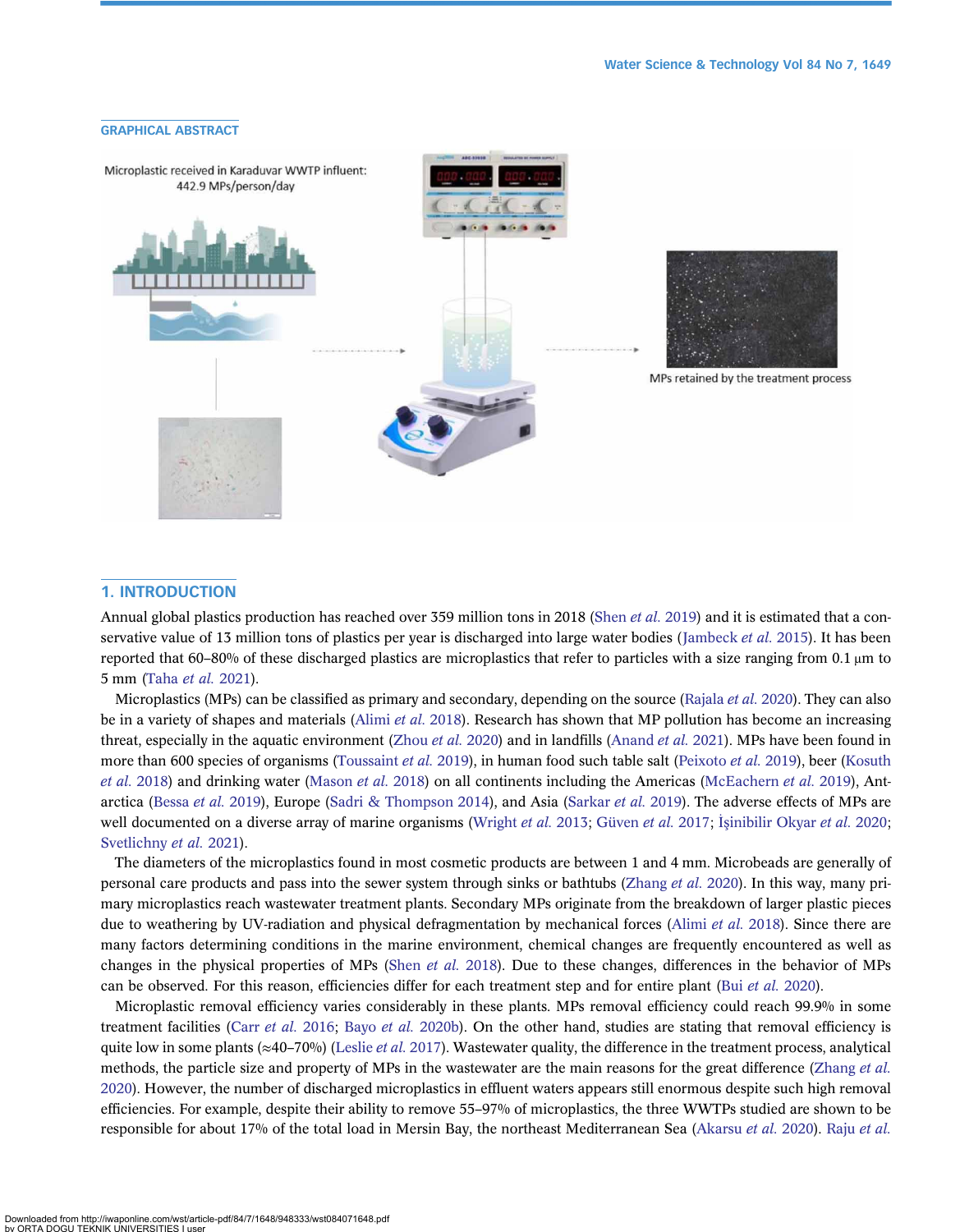[\(2018\)](#page-13-0) stated that the source of 80% of microplastics in water bodies is wastewater treatment facilities. Therefore, the development of new methods for the removal of microplastics from WWTPs is important.

The general steps of a wastewater treatment plant include primary, secondary and tertiary treatments. Primary treatment consists of one or more screening, grit and primary clarifier, which are mostly used to remove the large-sized particles. It is known that some of the microplastics will be removed if fine screens with 3–10 mm aperture are used in primary treatment. It has been proved that it is possible to remove up to 70–98% of microplastics with primary treatment processes ([Talvitie](#page-14-0) et al. [2017](#page-14-0); [Yang](#page-14-0) et al. 2019). A significant amount of microplastics could be removed in these units.

Secondary treatment is a mainly biologically process. Contaminants in the influent water are intended to be removed by biodegradation through microorganisms. However, it is known that MPs are resistant to biological degradation and therefore it is difficult to break down and remove them in this process. In the secondary treatment process, the extracellular secretions of microorganisms can retain the removal of some microplastics. Besides, the sludge in the system acts as a natural filtration and can play a role in removing some microplastics (Ly et al. [2019](#page-13-0)). For this reason, it has been shown that 2% to 55% of MPs can be removed in the secondary treatment process [\(Yang](#page-14-0) et al. 2019). If examined more specifically, it has been reported that activated sludge which is the most common secondary treatment method in the world, can contribute to the removal of approximately 3.6–42.9% MPs from wastewater (Carr [et al.](#page-12-0) 2016; [Mason](#page-13-0) et al. 2016; [Lares](#page-13-0) et al. 2018).

Tertiary treatment is the final cleaning process that improves wastewater quality before it is reused, recycled or discharged to the environment. The treatment removes remaining inorganic compounds, and substances, such as nitrogen and phosphorus. In tertiary treatment, it is aimed to remove more solid matter, COD, nitrogen and phosphorus from the wastewater following the secondary treatment. In the tertiary treatment step, coagulation (solid matter and phosphorus removal), membrane filtration (solid matter removal) and denitrification-nitrification (nitrogen removal) processes are the most common processes. Ma et al. [\(2019\)](#page-13-0) found that more than 35% of microplastics could be removed with the coagulation process. Removal efficiency at the tertiary process could reach 81.6%, however, values reported from many other studies fall short of such values [\(Hidayaturrahman & Lee 2019\)](#page-12-0).

However, despite all these positive removal efficiencies, there are treatment facilities where removal efficiency is limited to 40% [\(Talvitie](#page-14-0) *et al.* 2017). It should also be taken into consideration that in wastewater treatment plants, wastewater is in a continuous mixture to enter the system homogeneously. Pollutants such as MPs do not have enough time to be removed in secondary and tertiary treatment processes due to the density difference. Therefore, treatment processes that will accelerate the flotation or sedimentation process for the microplastic particles are of great importance. The inadequacy of secondary and tertiary treatment steps in microplastic removal made it more important to investigate alternative removal studies [\(Rajala](#page-13-0) [et al.](#page-13-0) 2020). Electrocoagulation-electroflotation process and membrane filtration are increasingly common in water and wastewater treatment as alternative advanced treatment methods ([Dizge](#page-12-0) et al. 2018; [Deveci](#page-12-0) et al. 2019; [Al-Obaidi](#page-12-0) et al. [2020](#page-12-0)). Electrocoagulation-electroflotation (EC/EF) attracts great attention as it provides high particle removal with the advantages of traditional treatment methods such as adsorption, flotation, coagulation and flocculation ([Rahman](#page-13-0) et al. [2021](#page-13-0)). The process depends on the dissolution of the sacrificial anodes to release the active coagulant precursors into the solution while electrolysis takes place on the cathode, where flotation plays a major role in pollutant removal. Reactions at the anode/cathode surface in an EC/EF process can be summarized as follows [\(Akarsu](#page-12-0) et al. 2021):

Anode reaction:

$$
Al_{(s)} \to Al_{(aq)}^{3+} + 3e^- \quad E^o = +1.66(V) \tag{1}
$$

Cathode reaction:

$$
2H_2O + 2e^- \rightarrow H_{2(g)} + 2OH_{(aq)}^- \quad E^o = +0.401(V)
$$
\n(2)

In the solution:

$$
Al_{(aq)}^{3+} + 3OH_{(aq)}^- \to Al(OH)_3 \quad E^o = -0.828(V)
$$
\n(3)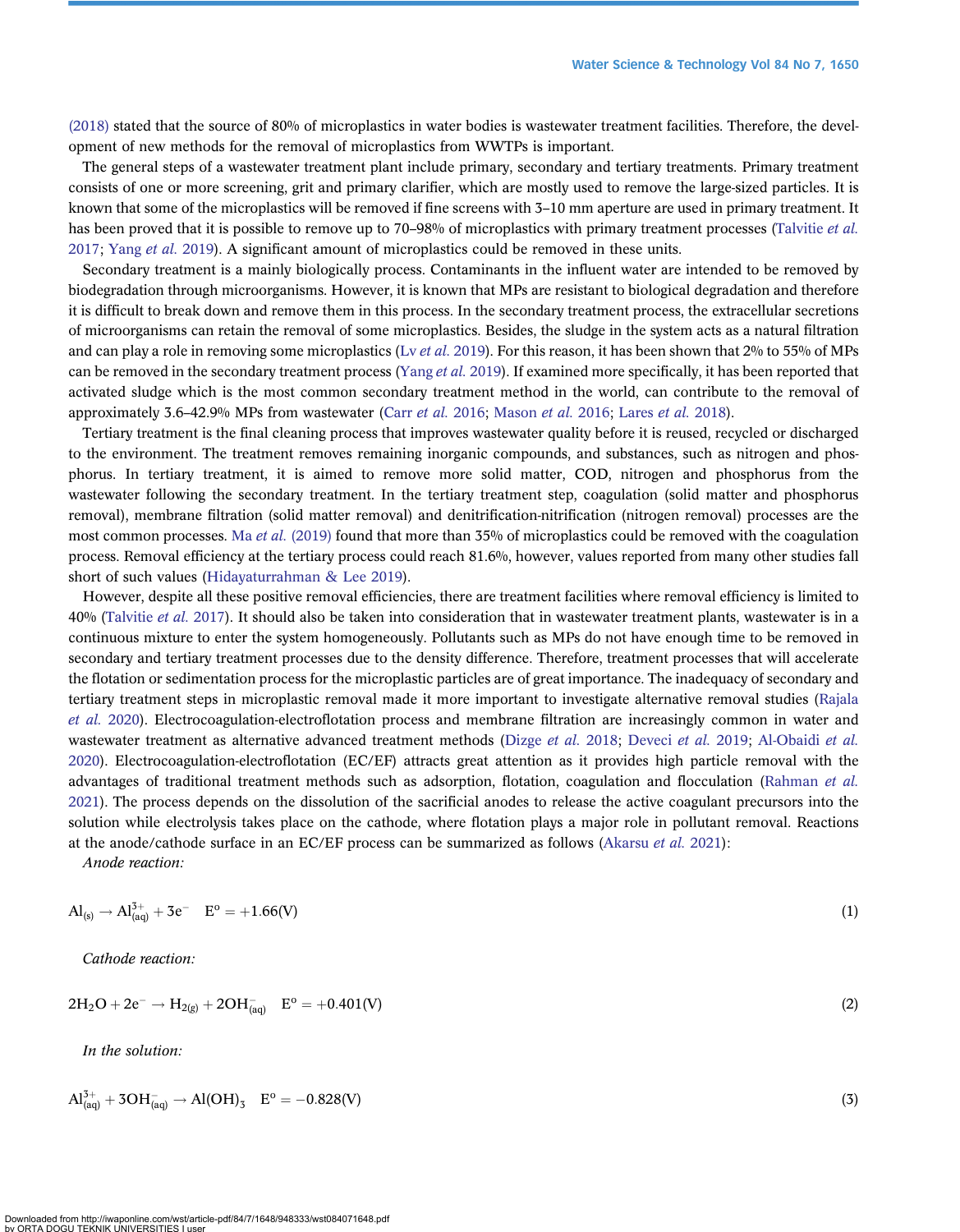Anode reaction:

$$
\text{Fel}_{(s)} \leftrightarrow \text{Fe}_{(aq)}^{2+} + 2e^- \quad E^{\circ} = -0.440(V) \tag{4}
$$

Cathode reaction:

$$
2H_2O + 2e^- \leftrightarrow H_{2(g)} + 2OH_{(aq)}^- \quad E^o = -0.830(V)
$$
\n(5)

In the solution:

$$
\text{Fe}_{\text{(aq)}}^{2+} + 2\text{OH}_{\text{(aq)}} \leftrightarrow \text{Fe(OH)}_{2} \quad \text{E}^{\text{o}} = +0.390(\text{V}) \tag{6}
$$

Particle removal from wastewater with different characteristics has been studied using the EC/EF process which includes chemical mechanical polishing [\(Chou](#page-12-0) et al. 2010), graphene oxide ([Weisbart](#page-14-0) et al. 2020), silica particles [\(Castaneda](#page-12-0) et al. [2020\)](#page-12-0), artisanal wastewater [\(Loukanov](#page-13-0) et al. 2020) and marble processing wastewater ([Ozyonar & Karagozoglu 2012](#page-13-0)).

Dead-end filtration is when the flow is applied perpendicular to the membrane surface. Particles smaller than the effective pore size pass through as filtrate, and particles that are larger build up as a cake layer on the membrane surface. It is well known that membrane technology has been proved an efficient way to purify wastewater for recycling or reuse ([Andrade](#page-12-0) [et al.](#page-12-0) 2015; [Curic](#page-12-0) et al. 2021).

The present study focused on investigating microplastic removal efficiencies of electrocoagulation-electroflotation and membrane filtration processes as complementary to secondary/tertiary treatment methods. In the present study, several factors such as current density, pH, electrode pairs, polymer type and pressure were experimentally investigated to improve the particle removal efficiency in EC/EF and membrane filtration processes through laboratory investigations. Optimized results were used to determine MP removal efficiency in real domestic wastewater.

The aim of this study was to assess the removal of MPs from both distilled water and real wastewater effluent by EC/EF and membrane filtration process. According to a literature search through ScienceDirect (keywords: microplastic and electrocoa-gulation); this study is the one of the pioneering works on the removal of microplastics by electrocoagulation [\(Perren](#page-13-0) et al. [2018;](#page-13-0) [Elkhatib](#page-12-0) et al. 2021). This study differs from the others in terms of optimization parameters and/or particle type. Process parameters, such as electrode combinations (Fe-Al and Al-Fe), current density (10-20 A/m<sup>2</sup>), pH (4.0-10.0) and operating times (0–120 min) were assessed.

It is well known that the number, type and size of microplastics in samples taken from any treatment plant vary greatly as in the Karaduvar WWTP in Mersin, Turkey ([Akarsu](#page-12-0) et al. 2020), which may cause deviation in the results. Therefore, the treatment process in this study was divided into two stages. In the first stage, distilled water was used to eliminate other factors to determine the optimum for each parameter investigated. The use of distilled water has advantages over wastewater with respect to stability and controllability of its composition, and hence a higher potential of replicability of the studies. Studies conducted in different units of wastewater treatment plants revealed that mostly polymers in the range of 10–500 μm were detected (Sun [et al.](#page-14-0) 2019). Since most of the detected microplastics are also polyethylene (PE) and polyvinyl chloride (PVC) from the WWTPs, the type of synthetic microplastic used in the experiments was PE with an average diameter of 150-μm and PVC with an average diameter of 250-μm (see Table S1 in Supplementary Information).

In the second stage, the reactor was started once again to determine MP removal efficiency with real domestic wastewater under the optimized operating conditions [\(Table 1\)](#page-4-0). However, MPs removal in real wastewater has been determined over synthetic microplastics. The aim here is to ensure that the wastewater conditions have exactly physical and chemical characteristics with real wastewater. A high concentration of MPs (average 0.2 particles/mL PE and PVC) was used in this experiment. Moreover, the removal rate was investigated by using PVC (average diameter of 250-μm) instead of PE under optimum conditions with real domestic wastewater to determine the effect of polymer type change on removal efficiency. The type of synthetic microplastic used in the experiments was polyethylene with an average diameter of 150-μm.

This work also aimed at providing for the first time a comparison of real vs laboratory case membrane filtration results. For this purpose, wastewater samples were collected monthly for one year from a municipal treatment plant using membrane filtration, namely Konacık located in Muğla province, Turkey so that it can be demonstrated how efficient the membrane process, which is the ideal solution in theory, actually is.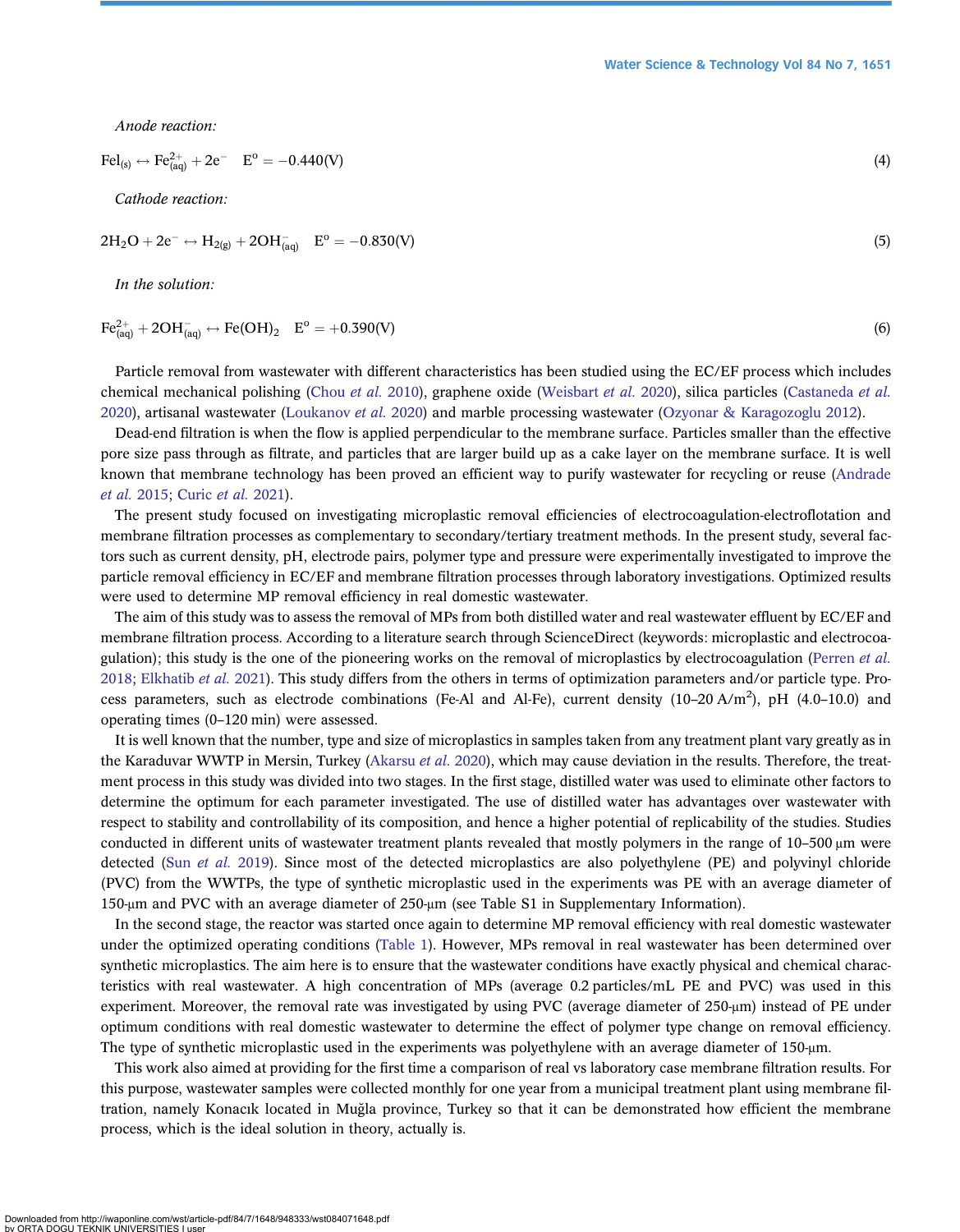<span id="page-4-0"></span>Table 1 | Characteristics of the domestic wastewater used in the experiments

| Parameter                    | Unit  | Value |
|------------------------------|-------|-------|
| Total suspended solids (TSS) | mg/L  | 169.7 |
| Chemical oxygen demand (COD) | mg/L  | 3,760 |
| pH                           | -     | 7.5   |
| Electrical conductivity      | mS/cm | 2.7   |

#### 2. MATERIALS AND METHODS

#### 2.1. Water mediums used for EC/EF and MF tests

Although the density of PE polymer is less than water, PE particles are regularly detected in sediments [\(Claessens](#page-12-0) *et al.* 2011; [Vianello](#page-14-0) et al. 2013; [Ballent](#page-12-0) et al. 2016). Moreover, all pollutants in treatment plants are in continuous mixing to ensure homogenization, the mixing process creates the opposite force against the tendency of flotation of plastics that are relatively less dense than water density. For this reason, some of the microplastics are removed from the water with bottom sludge and some with flotation sludge.

A pH meter (Thermo -Orion 3 Star) and a conductivity meter (Hach-Lange HQ40d) were used to measure the pH and conductivity of the sample respectively. Sulphuric acid  $(H_2SO_4, 98\%)$  and sodium hydroxide (NaOH) were used to modify the initial pH and NaCl was used to adjust conductivity (3,000  $\pm$  50 µs cm<sup>-1</sup>). Deionized water (Millipore Direct-Q3UV) was used to prepare the solutions. All chemicals were purchased from Merck Company. In determining the amount of microplastic concentrations, a particle counter (Beckman Coulter Z1) was used.

General character analysis such as TSS, COD, pH and electrical conductivity has been performed on the wastewater influent, as it may affect the flocs that will occur in the reactor, but no analysis has been performed on the samples taken after the EC/EF process except microplastic counting.

#### 2.2. EC/EF reactor setup

The EC/EF system consisted of a reactor, magnetic stirrer, pair of electrodes and DC power system units (Figure 1). The total capacity of the EC/EF reactor was 1 L with an active volume of 0.8 L. The electrodes were connected to a digital external DC power supply (AATech ADC-3303D). The system was operated in a batch reactor arrangement and the amount of microplastic was determined in the samples taken at specified time intervals. The speed of the magnetic stirrer was 200 rpm. Maximum



Figure 1 | Schematic illustration of the EC/EF reactor (1. Magnetic stirrer, 2. EC/EF reactor, 3. Anode and cathode, 4. DC power supply).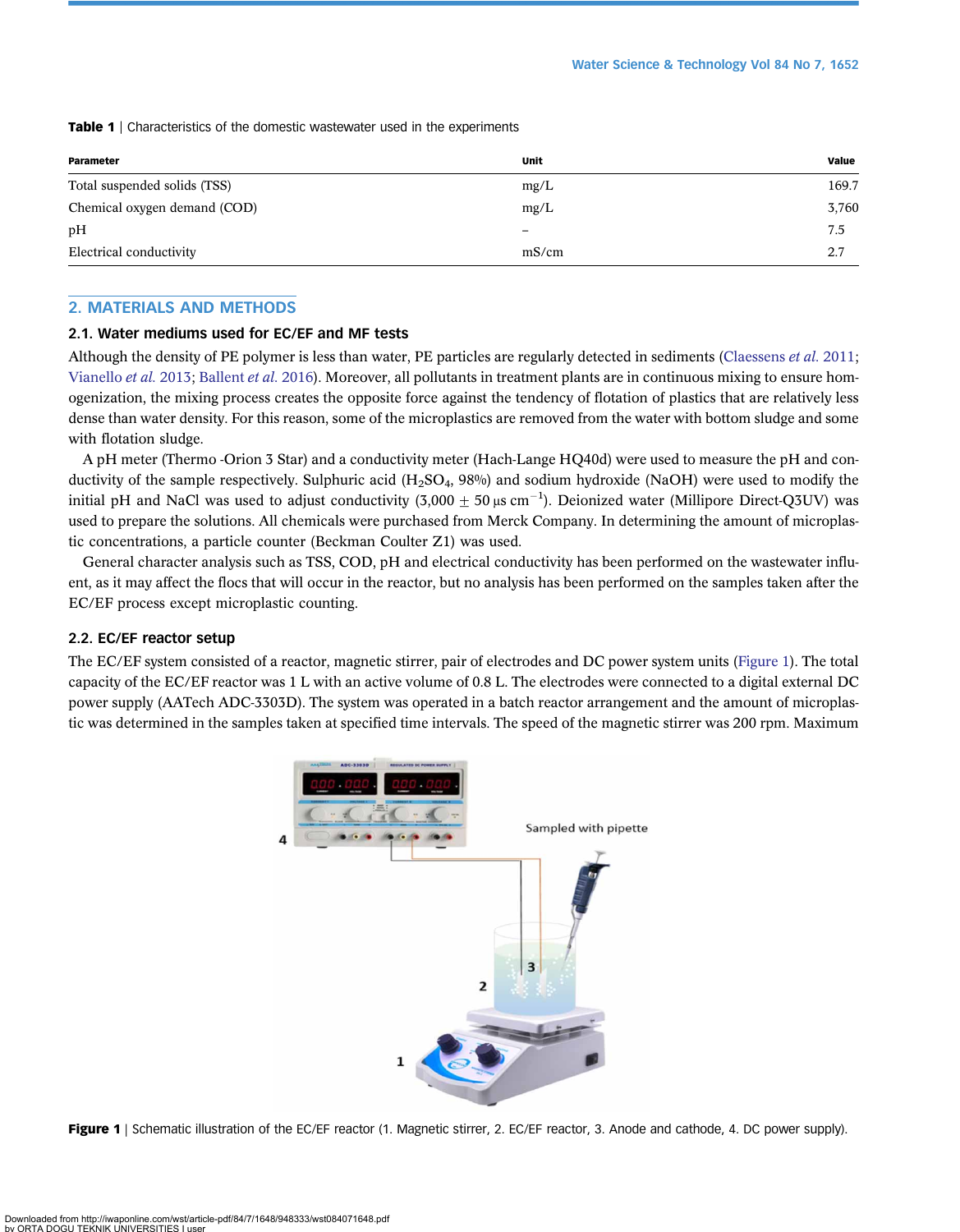microplastic removal was determined in different operating parameters such as pH (4, 7, and 10), current density (10–20 A/ m<sup>2</sup>), retention time (10, 20, 30, 40, 50, 60, 90, 120 min) and electrode type (Al-Fe, Fe-Al).

Plate-shaped aluminum and iron electrodes (width  $\times$  height: 90 mm  $\times$  60 mm and thickness of 1 mm) were used. After each run of the experiments, the used electrodes were dipped in acid solution for 5 min and rinsed with deionized water and dried for 5 min at 105 °C to remove surface impurities before reuse. The distance between the electrodes was set as 2 cm. Blind samples were prepared to exclude spontaneously floating/settling plastics from the results. This blank sample has the same number of microplastics content and the same chemical properties (pH, conductivity, etc.) as the synthetic water operated in the reactor. The removal efficiency was calculated by comparing with samples taken from the blind in the same time intervals.

#### 2.3. Membrane filtration setup

Microfiltration membranes (47 mm polyvinylidene fluoride (PVDF) hydrophobic membrane 0.22 μm) were used during the experiments. This membrane is one the most commonly used filters in dead-end filtration units [\(Wanke](#page-14-0) et al. 2021). To operate the membrane filtration system, it has been determined that the process with high efficiency could be obtained in the shortest time by changing the pressure. 250 mL of the mixture was put into the filtration unit (Figure 2).

Flux results for different pressure values are calculated using the formula below:

$$
J = \frac{V}{A \times \Delta t} \tag{7}
$$

In this equation; J = flux (L/m<sup>2</sup>/h), V = volume of sample passing through membrane (L), A = active area of membrane surface and  $\Delta t$  = filtration time (h).

#### 2.4. Calculation of removal efficiency

The counts were carried out with a Beckman Coulter brand Z1 model particle counter. The samples were counted in three repetitions in the device to avoid possible analysis errors. The particle counter reported the same result at each count for all samples. Therefore, a brief calculation of standard deviation could not be performed. The microplastic removal efficiency was calculated using the following equation:

$$
RE(^{0}_{0}) = \frac{C_i - C_f}{C_i} \times 100
$$
\n
$$
(8)
$$

where  $C_i$  and  $C_f$  represent the initial and final microplastic concentrations, respectively.



Figure 2 | Schematic illustration of dead-end filtration unit (1. Nitrogen gas tank, 2. Pressure regulator, 3. Dead-end reactor, 4. Magnetic stirrer, 5. Precision balance, 6. Computer).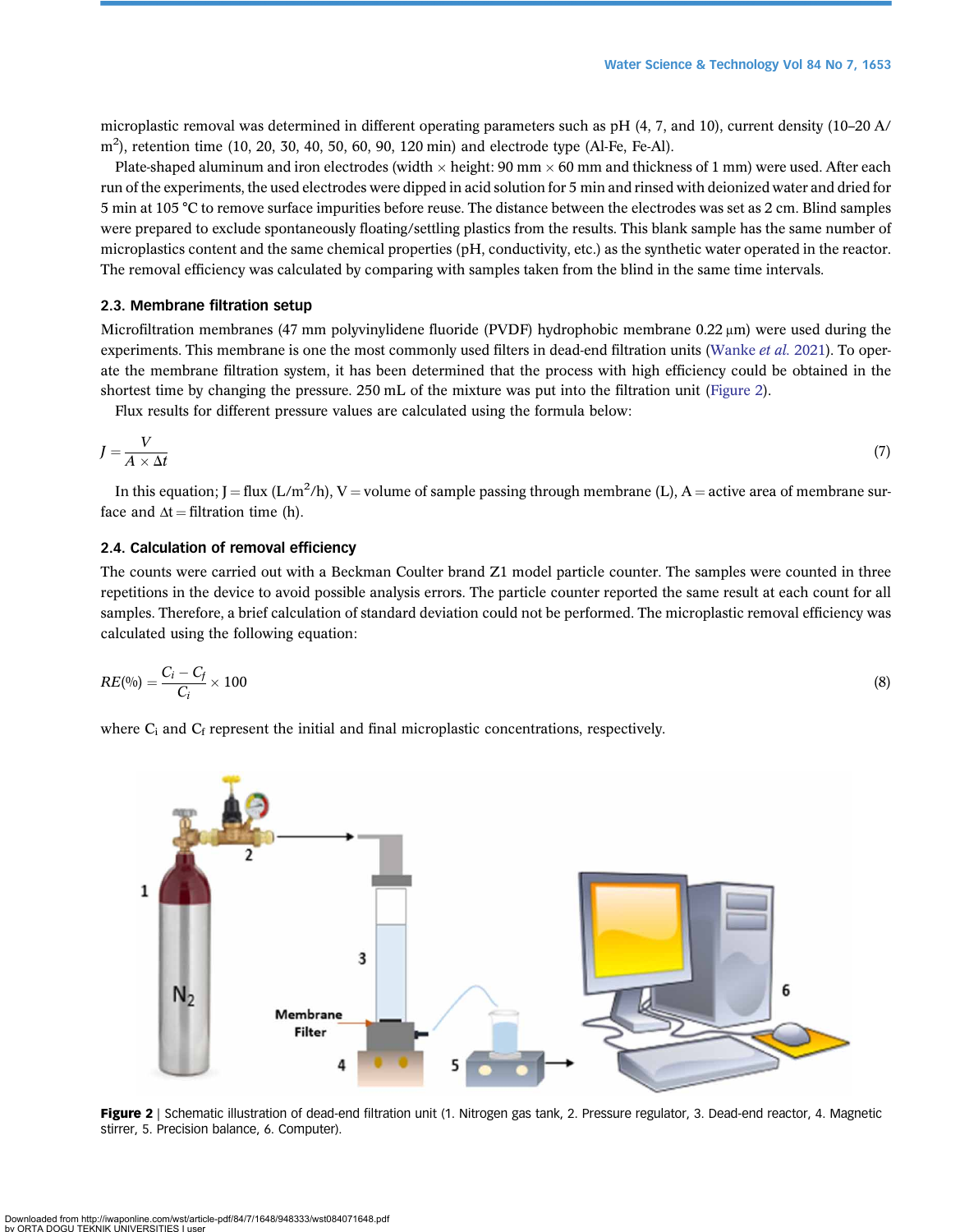# 2.5. Sampling area and wastewater treatment plant

Bodrum (Konacık) is a famous settlement in Muğ la, Aegean Region, with a small part of its land falling within the Mediterranean Region. In this study, wastewater samples were collected monthly from municipal treatment plants namely Konacık located around Bodrum, Muğ la (Table 2). In this facility, wastewater is recycled with a membrane bioreactor with an average capacity of 1,600 m<sup>3</sup>/day (max. 3,200 m<sup>3</sup>/day). The recycled water is used as irrigation water.

As seen in Figure 3, the system consists of screening, anoxic, aerobic and membrane pools. There are a coarse screen and a sand trap at the entrance of the wastewater treatment plant. The volume of the balancing tank is approximately  $115 \text{ m}^3$  and it

Table 2 | Konacık-Bodrum wastewater treatment plant features

| Balancing pool         | m <sup>3</sup> | 115       |
|------------------------|----------------|-----------|
| Anoxic tank            | m <sup>3</sup> | 180       |
| Aerobic tank           | m <sup>3</sup> | 600       |
| Membrane tank          | m <sup>3</sup> | 128       |
| Membrane shape         | -              | Plate     |
| Total membrane area    | m <sup>2</sup> | 2,560     |
| Membrane pore diameter | $\mu$ m        | 0.04      |
| <b>HRT</b>             | hour           | $16 - 20$ |
| <b>SRT</b>             | day            | 25        |
| Flux                   | $L/h-m2$       | 18        |



Figure 3 | Location and schematic diagram of the Konacık wastewater treatment plant.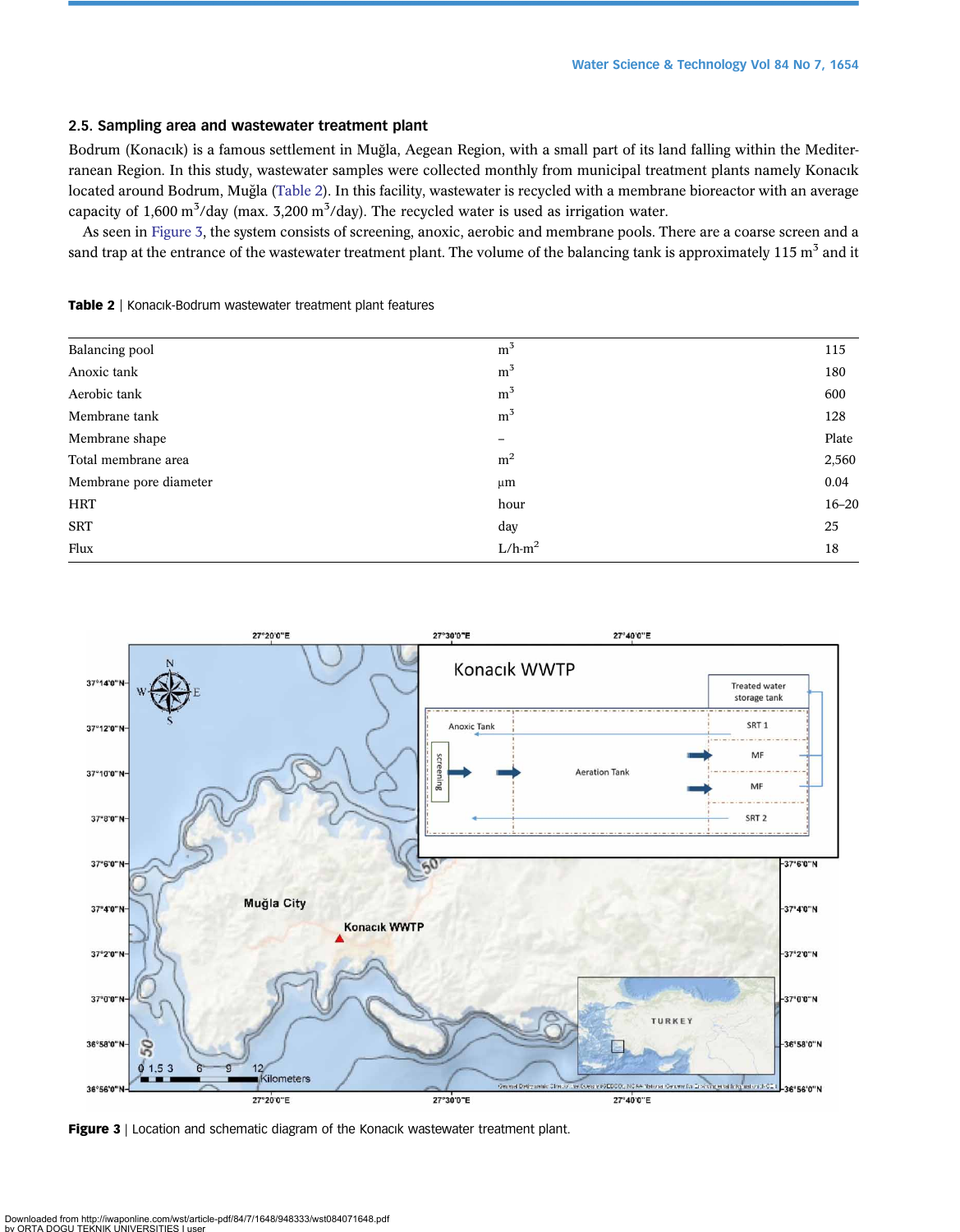was built to prevent sudden shock loading. In addition, a fine screen (3 mm) is placed at the entrance of the wastewater treatment plant to protect the membrane plates.

#### 2.6. Particle filtration and analyzes

A standard zooplankton sampling net (mesh diameter 26 μm) was used to filter collected samples at the laboratory. A small force was applied with the help of forceps to separate soft plastics from hard ones. In this way, microplastics were classified into four main categories: soft plastic, hard plastic, fiber, and others (styrofoam or polystyrene, rubber, etc.). Microplastic particles in each form were further divided into subcategories based on color using a digital optical microscope (Olympus SZX16 Stereomicroscope). All microplastics were taken on a clean filter paper and stored in a Petri dish. For secondary visual classification, photographs were taken using the DP26-Olympus 5.0 MP High Color Fidelity Microscope Digital Camera. For size analysis, the sizes of the particles were measured with the help of Olympus cellSens (Image Analysis software).

Contamination was aimed to be prevented during the entire study. In this context, measures detailed in the literature were implemented ([Lares](#page-13-0) et al. 2018; [Akarsu](#page-12-0) et al. 2020). The medium was washed with distilled water before each run to avoid fiber contamination. Also, contamination blinds were created by keeping water in the beaker in the work area.

#### 3. RESULTS AND DISCUSSION

#### 3.1. Electrode optimization

The reactions taking place in the EC/EF process were given above (Equations  $(1)$ –(3)). The most important criterion that determines at what level these reactions will take place is the electrode. Therefore, electrode optimization performed using distilled water in this study is important for improving MP removal efficiency. According to the particle counter results, the number of microplastics was reduced to zero which means 100% removal efficiency was achieved with the usage of Al-Fe electrodes (Figure 4).

As can be seen from the results, the efficiency obtained with the Al electrode is better than Fe. With the aluminum anodeiron cathode duo, it was seen that there was 100% removal in 20 minutes. The maximum efficiency was determined as 96.3% at the end of the 120th minute with the Fe anode–aluminum cathode pair. The reason is that  $Al(OH)$ <sub>3</sub> has a higher adsorption capacity in acidic and neutral pH [\(Khorram & Fallah 2018\)](#page-13-0). Generally, more oxygen is needed in wastewater for the conversion of ferrous ions to ferric ions compared to aluminum. In the absence of oxygen, it is normal for the removal efficiency to be low [\(Akansha](#page-12-0) et al. 2020). If the process conditions (pH, temperature, stirring speed, et.) do not allow a strong flock for



Figure 4 | Microplastic (MP) removal efficiency via time with an initial concentration of 0.2 MPs/mL; pH 7; electrode distance 20 mm; and current density 15 A/ $m<sup>2</sup>$  in distilled water.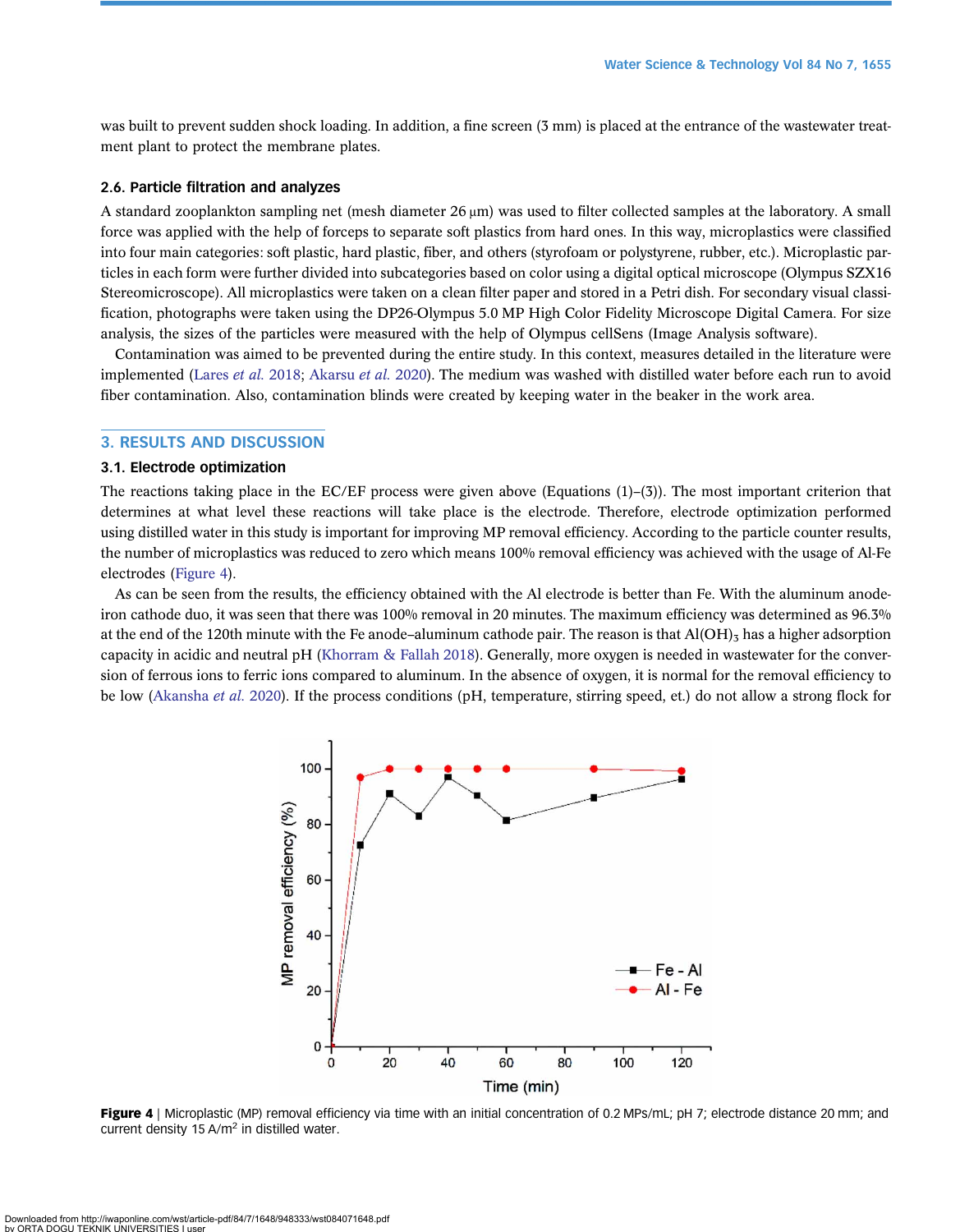iron electrode, there may be breakage, which may cause a decrease in removal efficiency in the instant sample. These flocs in the water have re-growth capability and the removal efficiency can increase again ([BaiChuan](#page-12-0) et al. 2010).

#### 3.2. pH optimization

The results of the effect of initial pH on microplastic removal are given in Figure 5. Although the data obtained in acidic or neutral environments are satisfactory, the optimum pH value was found to be neutral (pH 7.0) hence the original pH of domestic wastewater varies between 7.0 and 7.5 ([de Anda](#page-12-0) *et al.* 2018). In acidic/neutral pH and with enough current, the coagulants formed due to Faraday's law and bubble generation increased [\(Khorram & Fallah 2018\)](#page-13-0). The removal efficiency decreased from 100 to 88.9% as the pH and retention time increased while aluminum is sacrifice electrode as anode. This is because the solubility of Al(OH)<sub>3</sub> is lowest in this pH range (pH > neutral) [\(Martínez-Huitle & Brillas 2009\)](#page-13-0).

Hu et al. [\(2016\)](#page-12-0) investigated the effects of pH change on the formation of aluminum compounds in the EC process. As a result of the research, it was determined that the highest Al(OH)<sub>s</sub> was found at high pH, but they also noticed that aluminum tended to remain monomer and oligomer at low and neutral pH.

In another study, Liu et al. [\(2016\)](#page-13-0) reported that the particle removal efficiency tended to increase again with the increasing pH until 10. It was found that the pH range for a particle removal efficiency above 95% is 5–7. These results are consistent with our results. According to the 'Pourbaix diagram of Al', metal ions  $(AI^{3+}$  or  $AI^{2+})$  tend to be present not only in an acidic environment but also in a neutral environment with a higher oxidation potential. Conversely, the hydroxide  $(A(OH)<sub>3</sub>$  or Al(OH)<sub>2</sub>) tends to form at a medium pH with an oxidation state. Aluminum hydroxide is therefore stable around pH 5-7, resulting in higher removal efficiency.

#### 3.3. Current density optimization

Along with controlling the current density, all parameters such as coagulant dosage, bubble production rate, floc size and growth are controlled ([Omwene](#page-13-0) *et al.* 2018). At the high current density, the application time is also important because it affects the amount of coagulant. [Figure 6](#page-9-0) shows the time course of the particle removal efficiency regarding the influences of the current density. The removal efficiency reaches almost 100% after a 10-min treatment at current density, 20 A/m<sup>2</sup>. When the current density decreased to  $15 \text{ A/m}^2$ , a longer treatment time (20 mins) was needed to reach a removal efficiency above 100%. In the case in which the current density is the lowest, it is seen that the flocs are destabilized because sufficient aluminum is not ionized.



Figure 5 | Microplastic removal efficiency via time with an initial concentration of 0.2 MPs/mL; electrode pair Al-Fe; electrode distance 20 mm; and current density 15 A/m<sup>2</sup> in distilled water.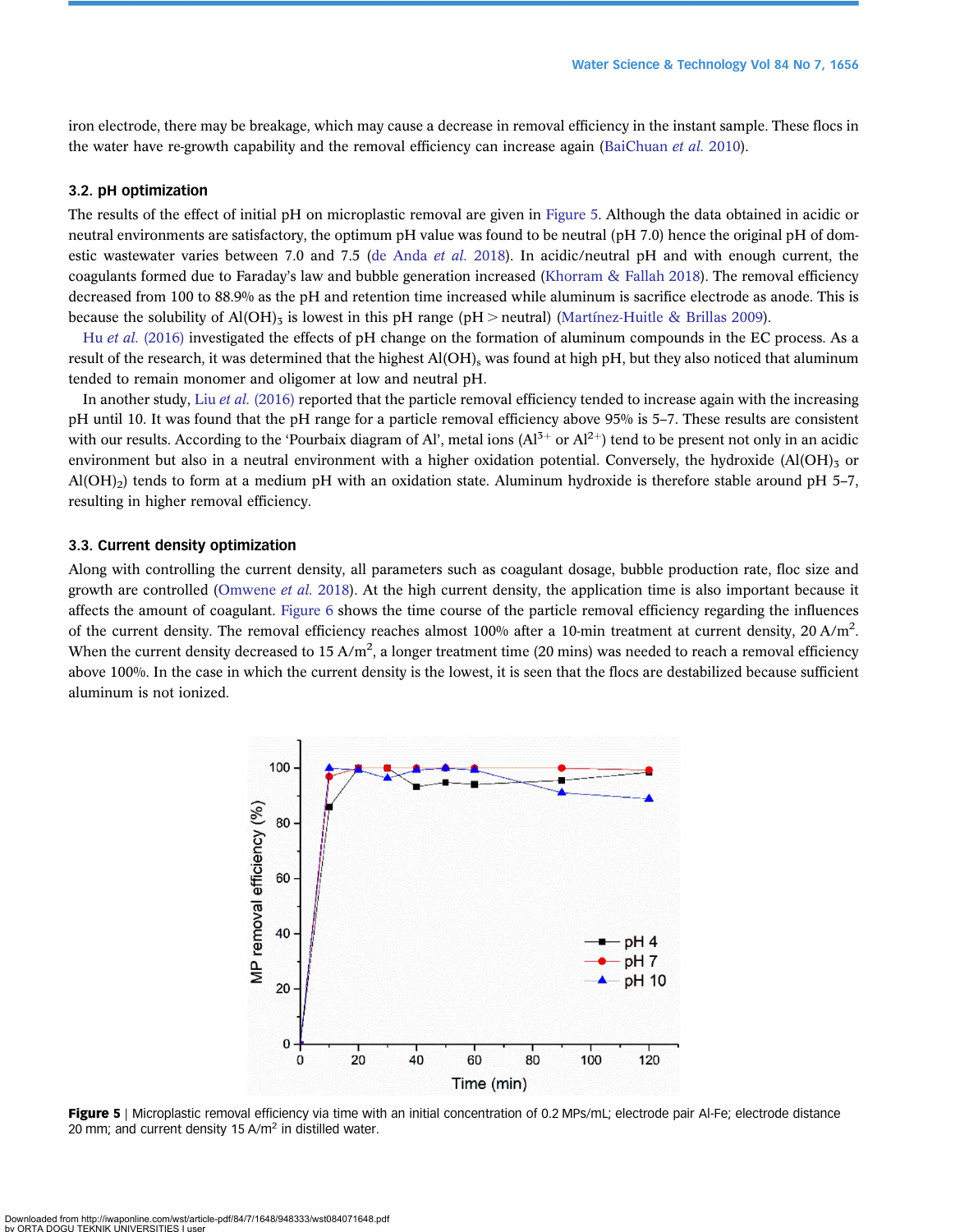<span id="page-9-0"></span>

Figure 6 | Microplastic removal efficiency via time with initial concentration of 0.2 MPs/mL; electrode pair Al-Fe; electrode distance 20 mm; current density 15 A/m<sup>2</sup>; and pH 7 in distilled water.

As it mentioned above, coagulant formation and bubble generation level are high in neutral pH and high current density. While gas bubbles provide high flotation efficiency, it also helps to encourage the flocculation process with magnetic stirring [\(Can & Bayramoglu 2010](#page-12-0)). For this reason, the highest removal was obtained with the highest current density. The obtained findings are also compatible with the literature data. Niza *et al.* [\(2020\)](#page-13-0) reported that as the current density increases, the efficiency of the EC/EF process increases.

#### 3.4. Polymer type

It is important to carry out studies on pollutant removal according to different polymer types. Polyethylene, which is also used in this study, is known to be the cheapest and most widely used type of plastics and it is also the dominant polymer type in WWTP effluents in Mersin, Turkey ([Akarsu](#page-12-0) et al. 2020), while PVC is one of the most toxic plastic types ([Peng](#page-13-0) et al. 2020). In the production of PVC plastics, bisphenol derivatives are used as plasticizers (Wu et al. [2019\)](#page-14-0). The toxicity of the bisphenols for organisms or humans has been reported often in the literature (Maćczak *[et al.](#page-13-0)* 2017). For this reason, the removal of PE and PVC, which are the two most common polymer types in treatment plants, under optimized conditions has also been investigated ([Figure 7](#page-10-0)).

PVC is more susceptible to electrochemically precipitation and flotation than PE. Also, PE has much higher electrical resistance (better insulator) than PVC. According to published literature, resistivity values are  $16 \times 10^5$  ohm.cm and  $10 \times$ 10<sup>5</sup> ohm.cm for PE and PVC, respectively. This explains why PVC is more electrochemically susceptible. According to the samples taken at 10 min, all of the PVC in the wastewater was removed where the operating conditions were pH i7, the applied current density is  $20 \text{ A/m}^2$  and the electrode pair is Al-Fe.

Laboratory-scale removal studies of microplastics are very few in the literature. In Ma et al. [\(2019\)](#page-13-0)'s paper, the removal behavior of PE was investigated for drinking water treatment, including coagulation and ultrafiltration (UF) processes. The basic difference between coagulation and electrocoagulation processes is in the way metal ions are added. Moreover, while the electrocoagulation process is being operated, the flotation process also occurs because of natural reactions on the cathode surface. Particles that are lower in density than water, such as polyethylene, are more likely to be removed by flotation. Therefore, while the removal efficiency obtained by Ma et al. [\(2019\)](#page-13-0) was 15% by coagulation, it was determined as 100% removal efficiency in this study. In both studies, microplastic removal by membrane filtration was also examined, and it was determined that there was 100% removal efficiency. While Ma et al. [\(2019\)](#page-13-0) applied UF process; MF was used in this study. The pore size of the MF ranges from 0.1 to 10  $\mu$ m and the pore size of the UF ranges from 0.1 to 0.01  $\mu$ m, so the latter will clog more easily and will be also more costly.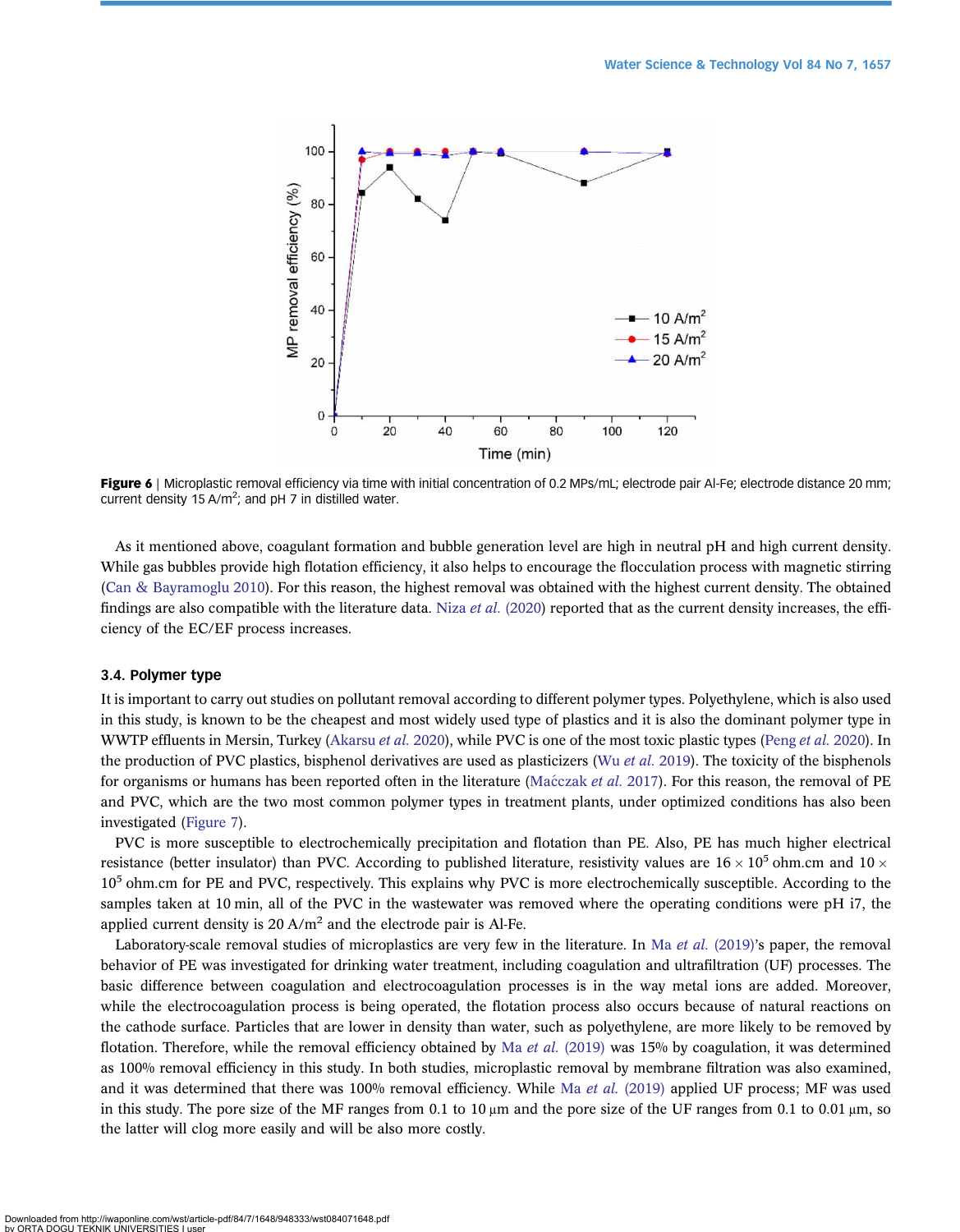<span id="page-10-0"></span>

Figure 7 | Microplastic removal efficiency for the two polymer types.

#### 3.5. Laboratory-scale membrane filtration treatment

Pure water was passed through the membranes placed in the dead-end filtration device for 60 minutes for initial flux calculation. As a result of this process, the initial flux was found to be  $450 \text{ L/m}^2$  h. For one bar, the flux was fixed in the first 30 minutes. In other pressure studies, the filtered sample passed through the filter without obtaining a definite design result for the flux. In addition, filtrate was taken and the microplastic count was performed with a particle counter in order to obtain data about membrane occlusion.

It has been observed that the initial flux of the PVDF membrane is high, so it is efficient in terms of time-saving in the study on microplastic–pure water mixture. PVDF membrane can act as a nonporous adsorbent just like cellulose nanofibers [\(Dey](#page-12-0) [2012](#page-12-0)). Therefore, microplastic removal by PVDF membrane is not only dependent on size but also on functional sites of adsorption. However, a filtration unit operating under one bar pressure was observed to pass approximately 20–25% of the sample in 90 minutes. It was observed that when the pressure was increased to two and three bars, water passed completely and there was 100% microplastic removal.

#### 3.6. Application of optimized parameters in real domestic wastewater

The obtained optimum parameters were used to determine the removal capacity of microplastics that can be found in real wastewater by EC/EF and membrane microfiltration processes. The optimized results are given in [Table 3](#page-11-0), which includes other studies in the literature.

It is seen that both processes can completely remove the microplastics in wastewater when applied on a laboratory scale. However, when the processes were compared, it was observed that the EC-EF process offers lower retention time, which is an important parameter for the operation of the treatment plant.

It was expected that removal by membrane microfiltration would be successful, hence filtration units according to literature studies provided maximum plastic removal. However, in systems such as dead-end filtration, the amount of pressure required for water to pass to the other side is high. Although this is a disadvantage in terms of cost, there is another advantage, such as very low membrane fouling because PE particles have larger diameters compared to membrane pores.

There are differences between bench-scale and full-scale results of treatment processes. This difference is usually due to system hydraulics, variables and pollutant loadings. For this reason, microplastic removal by the membrane process may have lower removal efficiency than expected. For conventional membrane treatment systems, high replacement frequency due to rupture of the membrane (filter) has been an issue. Particles have the opportunity to pass through membrane pores due to the high pressure applied. In addition, particles, especially thin and long ones like fibers, can easily pass through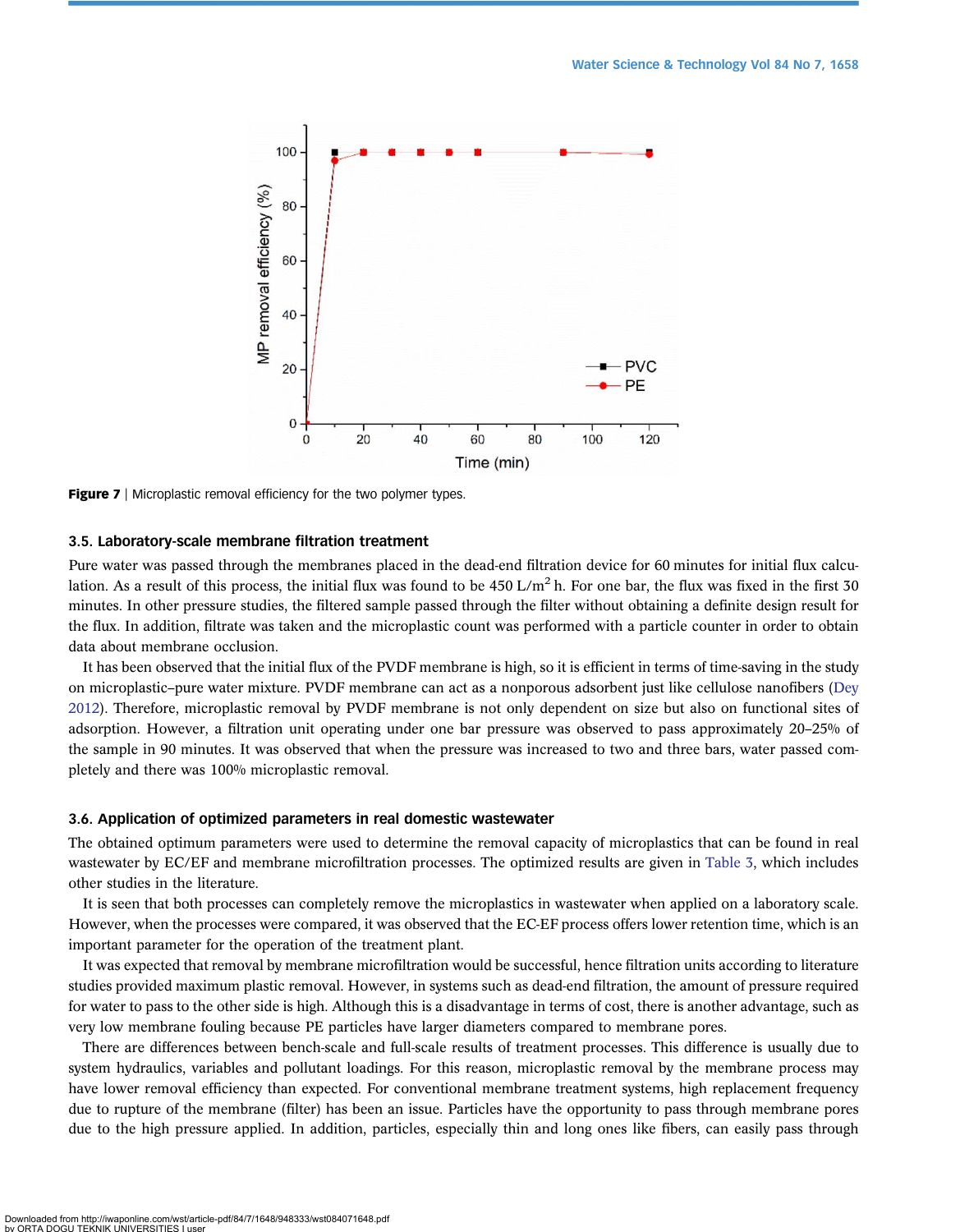| <b>Process</b><br>type | Polymer<br>type         | <b>Removal efficiency</b><br>(%) | Size (µm)  | <b>Optimum operating conditions</b>                                                   | <b>References</b>              |
|------------------------|-------------------------|----------------------------------|------------|---------------------------------------------------------------------------------------|--------------------------------|
| EC/EF                  | <b>PE</b><br><b>PVC</b> | 100<br>100                       | 150<br>250 | Electrode pair of Al-Fe, pH 7, retention time of 10 min and<br>$20 \text{ A/m}^2$     | This study                     |
| MF                     | PE<br><b>PVC</b>        | 100<br>100                       | 150<br>250 | pH 7, Pressure 2 bar                                                                  | This study                     |
| EC                     | <b>PES</b>              | 99                               | $25 - 65$  | pH 4, Current density: $2.88 \text{ A/m}^2$                                           | Elkhatib et al.<br>(2021)      |
| <b>CFS</b>             | <b>PS</b>               | 80                               | $3 - 90$   | $30 \text{ mg}$ alum/L                                                                | Xue <i>et al.</i> (2021)       |
| EC                     | PE                      | 99                               | 300-355    | $pH: 7.5$ , NaCl concentration: $2 g/L$ , and current density:<br>11 A/m <sup>2</sup> | Perren <i>et al.</i><br>(2018) |

#### <span id="page-11-0"></span>Table 3 | Studies on microplastic treatment from wastewater

CFS, coagulation–flocculation–sedimentation.

the pores due to their morphological properties. Consistent with this situation, the most common microplastic type fibers are detected in Konacık WWTP effluent.

### 3.7. Real-case removal results of treatment facility

In general, microplastics were detected for all months in both the influent and effluent of the Konacık WWTP. 489 microplastic particles (MPs) from influent samples and 222 MPs from effluent samples were obtained which corresponds to approximately an overall 54.6% removal efficiency during the entire study period.

Removal dynamics could be affected by WWTP design, operation, pH/humic acids levels, suspended solid composition, particle size/shape etc. in real wastewater [\(Vardar](#page-14-0) et al. 2021). Bayo et al. [\(2020a\)](#page-12-0) also studied the removal efficiency of the membrane bioreactor (MBR) unit (Murcia, Spain). They stated that microfibers could bypass and escape through MBR. Accordingly, the MBR removal efficiency was limited to 79%. These removal rates were similar to that reported by [Akarsu](#page-12-0) et al.(2020) (48–73%) in three WWTPs located in Turkey and by [Ziajahromi](#page-14-0) et al. (2017) (66%) in three WWTPs located in Australia, although lower than other studies conducted in China (95.16%) (Yang [et al.](#page-14-0) 2019), South Korea (99%) [\(Hidayaturrahman & Lee 2019](#page-12-0)), Sweden (99%) [\(Magnusson & Norén 2014](#page-13-0)), and United Kingdom (98.41%) [\(Murphy](#page-13-0) et al. 2016).

As can be seen, although the MF process has achieved standard removal efficiencies, it is far behind the efficiency of conventional treatment processes. This is because MPs (mostly fibers) still bypass MF and escape into the aquatic environment, particularly because of the high pressure applied in this system ([Leslie](#page-13-0) et al. 2017; Bayo et al. [2020a\)](#page-12-0). Besides, the size and morphology of fibers also enable them to longitudinally pass through the MBR.

## 4. CONCLUSIONS

In this paper, the removal performance of microplastics with EC/EF and membrane microfiltration processes were experimentally investigated as one of the pioneering studies on this subject. A 100% removal efficiency was achieved with EC/ EF and membrane microfiltration process.

Although it is thought that plastics will be removed quickly due to the difference in density in the treatment plants, they cannot be completely removed from the homogeneity of the water during transfer to the units and the short retention periods. In this short retention time, the electrocoagulation process has shown its potential to help remove the contaminant by rapid flotation or precipitation.

Encouraging results obtained here regarding microplastic removal by the EC/EF and membrane microfiltration processes in the laboratory call for an application in real conditions for a cleaner domestic wastewater treatment.

#### ACKNOWLEDGEMENTS

This research was supported by the Scientific and Technological Research Council of Turkey (TUBITAK) grants; CAYDAG-116Y391 ('Investigation of Microplastic Quantity in Domestic Wastewater and Microplastic Removal Methods').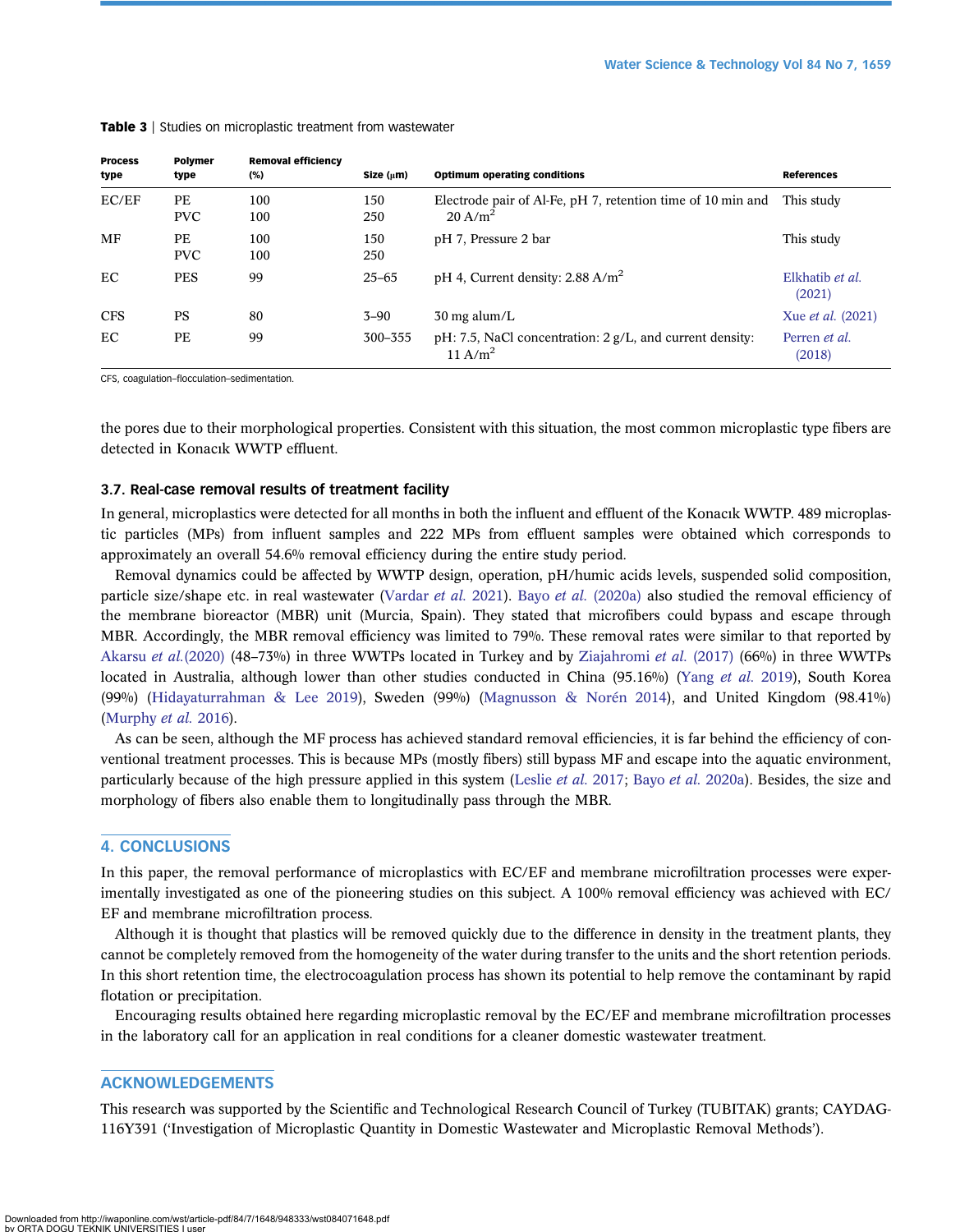# <span id="page-12-0"></span>DATA AVAILABILITY STATEMENT

All relevant data are included in the paper or its Supplementary Information.

#### **REFERENCES**

- Akansha, J., Nidheesh, P. V., Gopinath, A., Anupama, K. V. & Kumar, M. S. 2020 [Treatment of dairy industry wastewater by combined](http://dx.doi.org/10.1016/j.chemosphere.2020.126652) [aerated electrocoagulation and phytoremediation process.](http://dx.doi.org/10.1016/j.chemosphere.2020.126652) Chemosphere 253, 126652.
- Akarsu, C., Kumbur, H., Gökdağ, K., Kıdeys, A. E. & Sanchez-Vidal, A. 2020 Microplastics composition and load from three wastewater ̧ treatment plants discharging into Mersin Bay, north eastern Mediterranean Sea. Mar. Pollut. Bull. 150, 111776.
- Akarsu, C., Deveci, E. U., Gönen, Ç. & Madenli, Ö. 2021 Treatment of slaughterhouse wastewater by electrocoagulation and electroflotation as a combined process: process optimization through response surface methodology. Environ. Sci. Pollut. Res. 28, 1–16.
- Alimi, O., Budarz, J., Hernandez, L. & Tufenkji, N. 2018 [Microplastics and nanoplastics in aquatic environments: aggregation, deposition,](http://dx.doi.org/10.1021/acs.est.7b05559) [and enhanced contaminant transport](http://dx.doi.org/10.1021/acs.est.7b05559). Environ. Sci. Technol. 52, 1704–1724.
- Al-Obaidi, M., Kara-Zaitri, C. & Mujtaba, I. M. 2020 Wastewater Treatment by Reverse Osmosis Process. CRC Press, Boca Raton, Florida.
- Anand, U., Reddy, B., Singh, V. K., Singh, A. K., Kesari, K. K., Tripathi, P., Kumar, P., Tripathi, V. & Simal-Gandara, J. 2021 [Potential](http://dx.doi.org/10.3390/antibiotics10040374) [environmental and human health risks caused by antibiotic-resistant bacteria \(ARB\), antibiotic resistance genes \(ARGs\) and emerging](http://dx.doi.org/10.3390/antibiotics10040374) [contaminants \(ECs\) from municipal solid waste \(MSW\) land](http://dx.doi.org/10.3390/antibiotics10040374)fill. Antibiotics 10 (4), 374.
- Andrade, L. H., Mendes, F. D. S., Espindola, J. C. & Amaral, M. C. S. 2015 [Reuse of dairy wastewater treated by membrane bioreactor and](http://dx.doi.org/10.1590/0104-6632.20150323s00003133) nanofi[ltration: technical and economic feasibility](http://dx.doi.org/10.1590/0104-6632.20150323s00003133). Braz. J. Chem. Eng. 32, 735–747.
- BaiChuan, C., BaoYu, G., ChunHua, X., Ying, F. & Xin, L. 2010 [Effects of pH on coagulation behavior and](http://dx.doi.org/10.1007/s11434-010-0087-5) floc properties in Yellow River [water treatment using ferric based coagulants](http://dx.doi.org/10.1007/s11434-010-0087-5). *Chin. Sci. Bull.* 55, 1382–1387.
- Ballent, A., Corcoran, P. L., Madden, O., Helm, P. A. & Longstaffe, F. J. 2016 Sources and sinks of microplastics in Canadian Lake Ontario nearshore, tributary and beach sediments. Mar. Pollut. Bull. 110, 383–395.
- Bayo, J., López-Castellanos, J. & Olmos, S. 2020a Membrane bioreactor and rapid sand fi[ltration for the removal of microplastics in an urban](http://dx.doi.org/10.1016/j.marpolbul.2020.111211) [wastewater treatment plant.](http://dx.doi.org/10.1016/j.marpolbul.2020.111211) Mar. Pollut. Bull. 156, 111211.
- Bayo, J., Olmos, S. & López-Castellanos, J. 2020b [Microplastics in an urban wastewater treatment plant: the in](http://dx.doi.org/10.1016/j.chemosphere.2019.124593)fluence of physicochemical [parameters and environmental factors](http://dx.doi.org/10.1016/j.chemosphere.2019.124593). Chemosphere 238, 124593.
- Bessa, F., Ratcliffe, N., Otero, V., Sobral, P., Marques, J. C. & Waluda, C. M. 2019 [Microplastics in gentoo penguins from the Antarctic region](http://dx.doi.org/10.1038/s41598-019-50621-2). Sci. Rep. 9, 14191.
- Bui, X. T., Vo, T. D. H., Nguyen, P. T., Nguyen, V. T., Dao, T. S. & Nguyen, P. D. 2020 [Microplastics pollution in wastewater: characteristics,](http://dx.doi.org/10.1016/j.eti.2020.101013) [occurrence and removal technologies](http://dx.doi.org/10.1016/j.eti.2020.101013). Environ. Technol. Innov. 19, 101013.
- Can, O. T. & Bayramoglu, M. 2010 [The effect of process conditions on the treatment of benzoquinone solution by electrocoagulation.](http://dx.doi.org/10.1016/j.jhazmat.2009.08.146) J. Hazard. Mater. 173, 731–736.
- Carr, S. A., Liu, J. & Tesoro, A. G. 2016 [Transport and fate of microplastic particles in wastewater treatment plants.](http://dx.doi.org/10.1016/j.watres.2016.01.002) Water Res. 91, 174–182.
- Castaneda, L. F., Coreno, O., Nava, J. L. & Carreno, G. 2020 Removal of fl[uoride and hydrated silica from underground water by](http://dx.doi.org/10.1016/j.chemosphere.2019.125417) [electrocoagulation in a](http://dx.doi.org/10.1016/j.chemosphere.2019.125417) flow channel reactor. Chemosphere 244, 125417.
- Chou, W., Wang, C., Chang, W. & Chang, S. 2010 [Adsorption treatment of oxide chemical mechanical polishing wastewater from a](http://dx.doi.org/10.1016/j.jhazmat.2010.04.017) [semiconductor manufacturing plant by electrocoagulation.](http://dx.doi.org/10.1016/j.jhazmat.2010.04.017) *J. Hazard. Mater.* 180, 217–224.
- Claessens, M., De Meester, S., Van Landuyt, L., De Clerck, K. & Janssen, C. R. 2011 Occurrence and distribution of microplastics in marine sediments along the Belgian coast. Mar. Pollut. Bull.. 62, 2199–2204.
- Curic, I., Dolar, D. & Karadakic, K. 2021 [Textile wastewater reusability in knitted fabric washing process using UF membrane technology.](http://dx.doi.org/10.1016/j.jclepro.2021.126899) J. Clean. Prod. 299, 126899.
- De Anda, J., Lopez-Lopez, A., Villegas-Garcia, E. & Valdivia-Avina, K. 2018 [High-strength domestic wastewater treatment and reuse with](http://dx.doi.org/10.3390/w10020099) [onsite passive methods.](http://dx.doi.org/10.3390/w10020099) Water 10, 99.
- Deveci, E. Ü., Akarsu, C., Gönen, Ç. & Özay, Y. 2019 [Enhancing treatability of tannery wastewater by integrated process of](http://dx.doi.org/10.1016/j.procbio.2019.06.016) [electrocoagulation and fungal via using RSM in an economic perspective.](http://dx.doi.org/10.1016/j.procbio.2019.06.016) Process Biochem. 84, 124–133.
- Dey, T. 2012 Magnetic nanoparticles and cellulosic nanofibers to remove arsenic and other heavy metals from water. In: Day, T. (ed.) Nanotechnology for Water Purification. Universal-Publishers, Florida, pp. 1–28.
- Dizge, N., Akarsu, C., Ozay, Y., Gulsen, H. E., Adiguzel, S. K. & Mazmanci, M. A. 2018 [Sono-assisted electrocoagulation and cross-](http://dx.doi.org/10.1016/j.jwpe.2017.11.016)flow [membrane processes for brewery wastewater treatment.](http://dx.doi.org/10.1016/j.jwpe.2017.11.016) J. Water Process. Eng. 21, 52–60.
- Elkhatib, D., Oyandel-Craver, V. & Carissimi, E. 2021 Electrocoagulation applied for the removal of microplastics from wastewater treatment facilities. Sep. Purif. Technol. 276, 118877.
- Güven, O., Gökdağ, K., Jovanović, B. & Kıdeyş, A. E. 2017 [Microplastic litter composition of the Turkish territorial waters of the](http://dx.doi.org/10.1016/j.envpol.2017.01.025) [Mediterranean Sea, and its occurrence in the gastrointestinal tract of](http://dx.doi.org/10.1016/j.envpol.2017.01.025) fish. Environ. Pollut. 223, 286–294.
- Hidayaturrahman, H. & Lee, T. 2019 [A study on characteristics of microplastic in wastewater of South Korea: identi](http://dx.doi.org/10.1016/j.marpolbul.2019.06.071)fication, quantification, [and fate of microplastics during treatment process](http://dx.doi.org/10.1016/j.marpolbul.2019.06.071). Mar. Pollut. Bull. 146, 696–702.
- Hu, C., Wang, S., Sun, J., Liu, H. & Qu, J. 2016 [An effective method for improving electrocoagulation process:optimization of Al 13 polymer](http://dx.doi.org/10.1016/j.colsurfa.2015.10.063) [formation.](http://dx.doi.org/10.1016/j.colsurfa.2015.10.063) Colloids Surf. A Physicochem. Eng. Asp. 489, 234–240.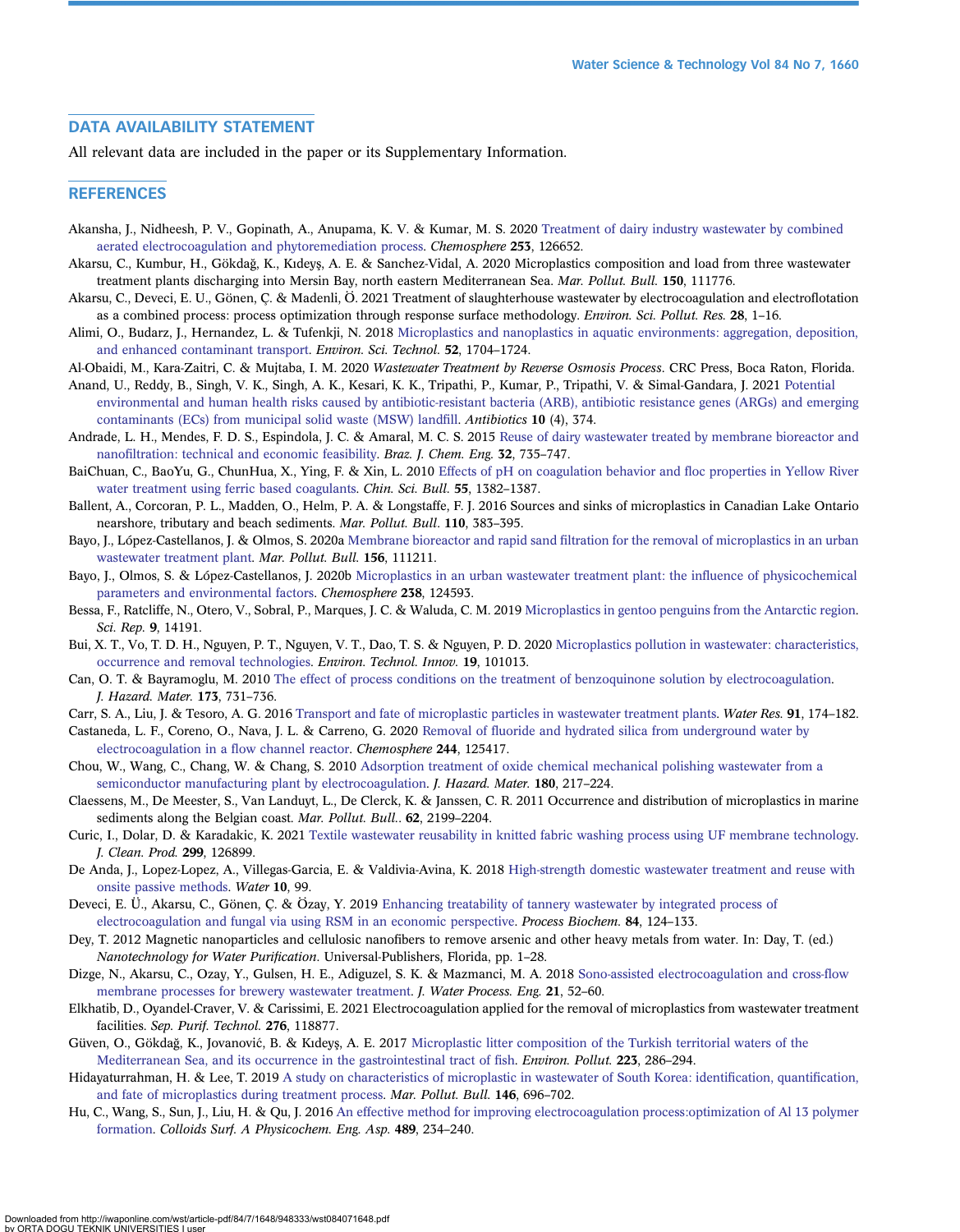- <span id="page-13-0"></span>İşinibilir Okyar, M., Svetlichny, L., Mykitchak, T., Türkeri, E. E., Eryalçın, K. M., Doğan, O., Can, G., Yüksel, E. & Kideys, A. E. 2020 Microplastic consumption and its effect on respiration rate and motility of Calanus helgolandicus from the Marmara Sea. Front. Mar. Sci. 7 (603321), 1–15.
- Jambeck, J. R., Geyer, R., Wilcox, C., Siegler, T. R., Perryman, M. & Andrady, A. 2015 [Plastic waste inputs from land into the ocean](http://dx.doi.org/10.1126/science.1260352). Science 347, 768–771.
- Khorram, A. G. & Fallah, N. 2018 [Treatment of textile dyeing factory wastewater by electrocoagulation 8 with low sludge settling time:](http://dx.doi.org/10.1016/j.jece.2017.12.054) [optimization of operating parameters by RSM](http://dx.doi.org/10.1016/j.jece.2017.12.054). J. Environ. Chem. Eng. 6 (1), 635–642.
- Kosuth, M., Mason, S. A. & Wattenberg, E. V. 2018 [Anthropogenic contamination of tap water, beer, and sea salt.](http://dx.doi.org/10.1371/journal.pone.0194970) PLoS One 13, e0194970.
- Lares, M., Ncibi, M. C., Sillanpää, M. & Sillanpää, M. 2018 Occurrence, identifi[cation and removal of microplastic particles and](http://dx.doi.org/10.1016/j.watres.2018.01.049) fibers in [conventional activated sludge process and advanced MBR technology](http://dx.doi.org/10.1016/j.watres.2018.01.049). Water Res. 133, 236–246.
- Leslie, H. A., Brandsma, S. H., van Velzen, M. J. M. & Vethaak, A. D. 2017 Microplastics en route: fi[eld measurements in the Dutch river](http://dx.doi.org/10.1016/j.envint.2017.01.018) [delta and Amsterdam canals, wastewater treatment plants, North Sea sediments and biota.](http://dx.doi.org/10.1016/j.envint.2017.01.018) Environ. Int. 101, 133–142.
- Liu, Y. H., Lin, C. Y., Huang, J. H. & Yen, S. C. 2016 [Particle removal performance and its kinetic behavior during oxide-CMP wastewater](http://dx.doi.org/10.1016/j.jtice.2015.11.023) [treatment by electrocoagulation.](http://dx.doi.org/10.1016/j.jtice.2015.11.023) J. Taiwan Inst. Chem. Eng. 60, 520–524.
- Loukanov, A., El Allaoui, N., Omor, A., Elmadani, F. Z., Bouayad, K. & Nakabayashi, S. 2020 [Large-scale removal of colloidal contaminants](http://dx.doi.org/10.1016/j.rechem.2020.100038) [from artisanal wastewater by bipolar electrocoagulation with aluminum sacri](http://dx.doi.org/10.1016/j.rechem.2020.100038)ficial electrodes. Results Chem. 2, 100038.
- Lv, X., Dong, Q., Zuo, Z., Liu, Y., Huang, X. & Wu, W. 2019 [Microplastics in a municipal wastewater treatment plant: fate, dynamic](http://dx.doi.org/10.1016/j.jclepro.2019.03.321) distribution, removal effi[ciencies, and control strategies](http://dx.doi.org/10.1016/j.jclepro.2019.03.321). *J. Clean. Prod.* 225, 579–586.
- Ma, B., Xue, W., Ding, Y., Hu, C., Liu, H. & Qu, J. 2019 [Removal characteristics of microplastics by Fe-based coagulants during drinking](http://dx.doi.org/10.1016/j.jes.2018.10.006) [water treatment](http://dx.doi.org/10.1016/j.jes.2018.10.006). J. Environ. Sci. 78, 267–275.
- Mać czak, A., Cyrkler, M., Bukowska, B. & Michałowicz, J. 2017 [Bisphenol A, bisphenol S, bisphenol F and bisphenol AF induce different](http://dx.doi.org/10.1016/j.tiv.2017.02.018) [oxidative stress and damage in human red blood cells \(in vitro study\)](http://dx.doi.org/10.1016/j.tiv.2017.02.018). Toxicol. Vitro 41, 143–149.
- Magnusson, K. & Norén, F. 2014 Screening of Microplastic Particles in and Down-Stream a Wastewater Treatment Plant Report. Swedish Environmental Research Institute, Stockholm.
- Martínez-Huitle, C. A. & Brillas, E. 2009 [Decontamination of wastewaters containing synthetic organic 11 dyes by electrochemical methods:](http://dx.doi.org/10.1016/j.apcatb.2008.09.017) [a general review.](http://dx.doi.org/10.1016/j.apcatb.2008.09.017) Appl. Catal. B: Environ. 87, 105–145.
- Mason, S. A., Garneau, D., Sutton, R., Chu, Y., Ehmann, K., Barnes, J., Fink, P., Papazissimos, D. & Rogers, D. L. 2016 Microplastic pollution is widely detected in US municipal wastewater treatment plant effluent. Environ. Pollut. 218, 1045–1054.
- Mason, S. A., Welch, V. G. & Neratko, J. 2018 [Synthetic polymer contamination in bottled water.](http://dx.doi.org/10.3389/fchem.2018.00407) Front. Chem. 6, 407.
- McEachern, K., Alegria, H., Kalagher, A. L., Hansen, C., Morrison, S. & Hastings, D. 2019 [Microplastics in Tampa Bay, Florida: abundance](http://dx.doi.org/10.1016/j.marpolbul.2019.07.068) [and variability in estuarine waters and sediments.](http://dx.doi.org/10.1016/j.marpolbul.2019.07.068) Mar. Pollut. Bull. 148, 97–106.
- Murphy, F., Ewins, C., Carbonnier, F. & Quinn, B. 2016 [Wastewater treatment works \(WwTW\) as a source of microplastics in the aquatic](http://dx.doi.org/10.1021/acs.est.5b05416) [environment.](http://dx.doi.org/10.1021/acs.est.5b05416) Environ. Sci. Technol. 50 (11), 5800–5808.
- Niza, N. M., Suffian, Y. M., Zainuri, M. A. A. M., Ijanu, M. E., Shadi, A. & Kamaruddin, M. A. 2020 [Performance of batch electrocoagulation](http://dx.doi.org/10.1016/j.jwpe.2020.101282) [with vibration-induced electrode plates for land](http://dx.doi.org/10.1016/j.jwpe.2020.101282)fill leachate treatment. *J. Water Process. Eng.* **36**, 101282.
- Omwene, P. I., Kobya, M. & Can, O. T. 2018 [Phosphorus removal from domestic wastewater in electrocoagulation reactor using aluminium](http://dx.doi.org/10.1016/j.ecoleng.2018.08.025) [and iron plate hybrid anodes.](http://dx.doi.org/10.1016/j.ecoleng.2018.08.025) Ecol. Eng. 14 (123), 65–73.
- Ozyonar, F. & Karagozoglu, B. 2012 [Systematic assessment of electrocoagulation for the treatment of marble processing wastewater.](http://dx.doi.org/10.1007/s13762-012-0093-z) Int. J. Environ. Sci. Technol. 9, 637–646.
- Peixoto, D., Pinheiro, C., Amorim, J., Oliva-Teles, L., Guilhermino, L. & Vieira, M. N. 2019 [Microplastic pollution in commercial salt for](http://dx.doi.org/10.1016/j.ecss.2019.02.018) [human consumption: a review](http://dx.doi.org/10.1016/j.ecss.2019.02.018). *Estuar. Coast. Shelf S.* 219, 161-168.
- Peng, B., Chen, Z., Chen, J., Yu, H., Zhou, X., Criddle, C. S., Wu, W. & Zhang, Y. 2020 [Biodegradation of polyvinyl chloride \(PVC\) in](http://dx.doi.org/10.1016/j.envint.2020.106106) Tenebrio molitor [\(Coleoptera: Tenebrionidae\) larvae.](http://dx.doi.org/10.1016/j.envint.2020.106106) Environ. Int. 145, 106106.
- Perren, W., Wojtasik, A. & Cai, O. 2018 [Removal of microbeads from wastewater using electrocoagulation.](http://dx.doi.org/10.1021/acsomega.7b02037) ACS Omega 3, 3357–3364.
- Rahman, N. A., Jol, C. J., Linus, A. A. & Ismail, V. 2021 [Emerging application of electrocoagulation for tropical peat water treatment: a](http://dx.doi.org/10.1016/j.cep.2021.108449) [review.](http://dx.doi.org/10.1016/j.cep.2021.108449) Chem. Eng. Process 165, 108449.
- Rajala, K., Grönfors, O., Hesampour, M. & Mikola, A. 2020 [Removal of microplastics from secondary wastewater treatment plant ef](http://dx.doi.org/10.1016/j.watres.2020.116045)fluent by coagulation/fl[occulation with iron, aluminum and polyamine-based chemicals](http://dx.doi.org/10.1016/j.watres.2020.116045). Water Res. 183, 116045.
- Raju, S., Carbery, M., Kuttykattil, A., Senathirajah, K., Subashchandrabose, S. R., Evans, G. & Thavamani, P. 2018 [Transport and fate of](http://dx.doi.org/10.1007/s11157-018-9480-3) [microplastics in wastewater treatment plants: implications to environmental health.](http://dx.doi.org/10.1007/s11157-018-9480-3) Rev. Environ. Sci. Biotechnol. 17 (4), 637–653.
- Sadri, S. S. & Thompson, R. C. 2014 On the quantity and composition of fl[oating plastic debris entering and leaving the Tamar Estuary,](http://dx.doi.org/10.1016/j.marpolbul.2014.02.020) [Southwest England.](http://dx.doi.org/10.1016/j.marpolbul.2014.02.020) Mar. Pollut. Bull. 81, 55–60.
- Sarkar, D. J., Das Sarkar, S., Das, B. K., Manna, R. K., Behera, B. K. & Samanta, S. 2019 [Spatial distribution of meso and microplastics in the](http://dx.doi.org/10.1016/j.scitotenv.2019.133712) [sediments of river Ganga at eastern India.](http://dx.doi.org/10.1016/j.scitotenv.2019.133712) Sci. Total Environ. 694, 133712.
- Shen, X. C., Li, D. C., Sima, X. F., Cheng, H. Y. & Jiang, H. 2018 [The effects of environmental conditions on the enrichment of antibiotics on](http://dx.doi.org/10.1016/j.envres.2018.06.034) [microplastics in simulated natural water column](http://dx.doi.org/10.1016/j.envres.2018.06.034). Environ. Res. 166, 377–383.
- Shen, M., Zeng, G., Zhang, Y., Wen, X., Song, B. & Tang, W. 2019 [Can biotechnology strategies effectively manage environmental \(micro\)](http://dx.doi.org/10.1016/j.scitotenv.2019.134200) [plastics?](http://dx.doi.org/10.1016/j.scitotenv.2019.134200) Sci. Total Environ. 697, 134200.